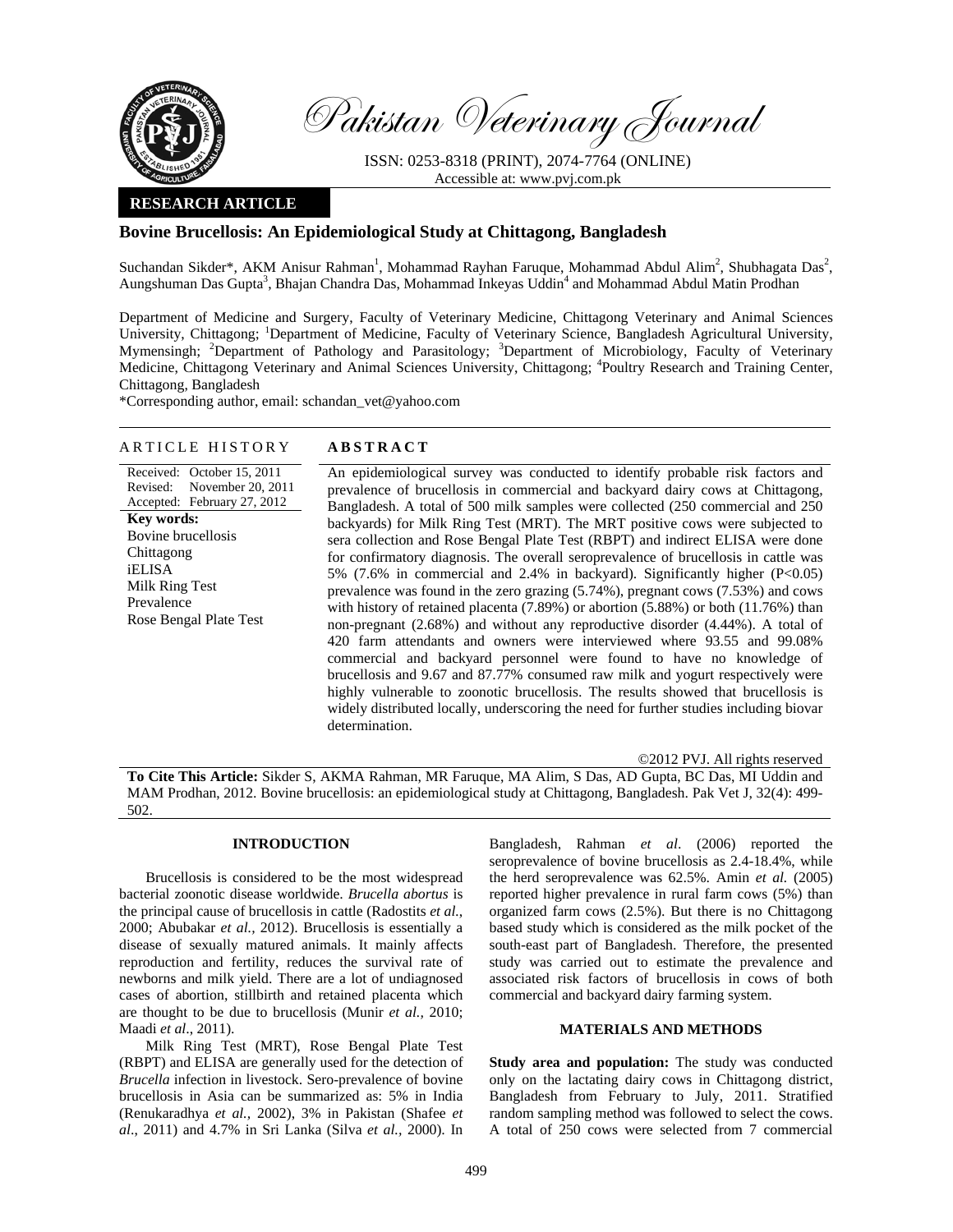farms (5 farms from city and 2 from rural areas and each having 14-63 cows). Similarly, 250 cows were selected from 140 backyard farms (considering a farm that kept at least a lactating cow). The backyard cows were chosen from 5 different upazillas namely Hathazari, Shitaqund, Potia, Anwara and Banskhali (50 cows from each upazilla). The type of cow kept under commercial farming system was Friesian (*Bos tourus*) cross of indigenous (*Bos indicus*) and in the backyard system mostly of indigenous type.

**Questionnaire design and data collection:** Information about each herd, cows reared and attendants was collected by means of a structured questionnaire. The questionnaire was designed to mostly close ended (categorical) questions to ease data processing, minimize variation, and improve precision of responses (Thrusfield, 2005). The questionnaire was filled up by interviewing the farmers, farm manager, attendants and taking records from registers wherever necessary. Important herd level data collected were location, type and size of farm, history of vaccination and disposal of afterbirth. Significant animal level data recorded were breed, age (determined from birth records), history of vaccination and breeding method (natural or artificial) as well as whether or not a system of grazing was practiced. Pregnancy and lactation status, history of abortion, retained placenta or other reproductive disorders was also collected. Herd personnel's knowledge on brucellosis, use of protective hand gloves during handling of aborted materials and history of raw milk consumption were also recorded from zoonotic point of view.

**Sample collection and processing:** Approximately 5ml of milk was collected from four quarters (after disinfection of udder with potassium-per-manganate solution) of each cow into sterile screw capped vial (Becton Dickson, UK) and stored in the ice box. Within 6 hours of collection the samples were screened by Milk Ring Test (MRT) as described by Shafee *et al.* (2011). The cows that showed positivity to MRT were subjected to blood collection (within 2 days of MRT) for separation of sera which stored in 1.5 ml eppendorf tubes at -20°C until serological tests were performed.

Antibodies to *Brucella* spp. were detected by sequential testing of samples using the indirect ELISA (iELISA kit, M/S Svanova Biotech AB, art. No. 10-2700- 10, SE-751 83 Uppsala, Sweden) and RBPT for confirmation. The RBPT antigen was supplied by VLA Weybridge, UK. The test procedure recommended by Alton *et al.* (1988) was followed. A cow was considered to be positive if it tested positive on all three tests: the MRT, iELISA and RBPT.

**Data analysis:** Data from the questionnaires and laboratory results were stored in personal computer, using Microsoft Excel spreadsheet program 2007. Descriptive statistical analyses of various risk factors and dependent variables were done using Intercooled STATA 9.0 (Stata Corporation 2008). Proportional analysis and logistic regression was used to interpret the data.

### **RESULTS**

**Participating farms characteristics:** A 100% response was found when selected farms were visited and the farmers were interviewed. All the commercial and 17.14% (24/140) backyard farms practiced different vaccinations (anthrax, BQ, HS and FMD) but there was no history of *Brucella abortus* strain 19 vaccination among the farms recorded. No maternity pen was maintained by the backyard farms, while 28.57% (2/7) commercial farms upheld it. In a hostile way 76.43 (107/140) and 28.57% (2/7) backyard and commercial farms respectively disposed aborted materials by throwing elsewhere.

**Prevalence and risk factors analysis:** The sero-survey results are presented in the Table 1. Of the 500 sampled cows, serological results were available from 88 cows as the cows that showed negativity to Milk Ring test were considered as negative to brucellosis. The association of the animal explanatory variables and brucellosis is shown in Table 2. The categorical variables that qualified at P<0.05 during univariable analysis were grazing, replacement, pregnancy and reproductive disorders.

**Table 1:** Overall and comparative prevalence (commercial and backyard) of brucellosis

|            | Total  | Test     | Prevalence (%) | 95% CI        |  |
|------------|--------|----------|----------------|---------------|--|
|            | Sample | Positive |                |               |  |
| Overall    | 500    | 25       | 5.0            | 3.08-6.92     |  |
| Commercial | 250    | 19       | 7.6            | 4.29-10.91    |  |
| Backyard   | 250    |          | 2.4            | $0.49 - 4.31$ |  |

|                  | Table 2: Association of brucellosis and explanatory variables in logistic |  |
|------------------|---------------------------------------------------------------------------|--|
| regression model |                                                                           |  |

| <b>I CALCONON INDUCT</b> |          |              |                 |         |  |  |  |
|--------------------------|----------|--------------|-----------------|---------|--|--|--|
| Variables                |          | Prevalence % | 95% CI          | P value |  |  |  |
| <b>Breed</b>             | Local    | 0.85         | $-0.83 - 2.53$  | >0.05   |  |  |  |
|                          | Cross    | 6.28         | 3.84-8.73       |         |  |  |  |
| Parity                   | 1,2      | 4.78         | 2.23-7.33       |         |  |  |  |
|                          | 3,4      | 4.03         | 0.84-7.22       |         |  |  |  |
|                          | >4       | 7.59         | $1.63 - 13.57$  |         |  |  |  |
| Pregnancy                | Yes      | 7.53         | 4.16-10.91      | < 0.05  |  |  |  |
|                          | No       | 2.68         | $0.71 - 4.65$   |         |  |  |  |
| Reproductive             | None     | 4.44         | 2.48-6.39       |         |  |  |  |
| disorder                 | Abortion | 5.88         | $-6.58 - 18.35$ |         |  |  |  |
|                          | Retained | 7.89         | $-1.08 - 16.88$ |         |  |  |  |
|                          | placenta |              |                 |         |  |  |  |
|                          | Both     | 11.76        | $-5.31 - 28.84$ |         |  |  |  |

**Participating farm owners and attendants observations:** A total of 420 cattle attendants and farm owners (93 commercial and 327 backyards) were interviewed to investigate the risk factors from zoonotic aspect. It was observed that 93.55 (87/93) and 99.08% (324/327) personnel had no knowledge of brucellosis, respectively. No history of wearing protective gloves was recorded in backyard farm attendants, while 79.57% (74/93) commercial farm attendants used it during handling of aborted materials. Furthermore, 87.77 (287/327) and 9.67% (9/93) backyard and commercial attendants responded positively on the consumption of raw milk as yoghurt.

#### **DISCUSSION**

The overall prevalence of brucellosis in cattle was comparable with Rahman *et al.* (2006), Renukaradhya *et al.* (2002) and Swai and Schoonman (2010) which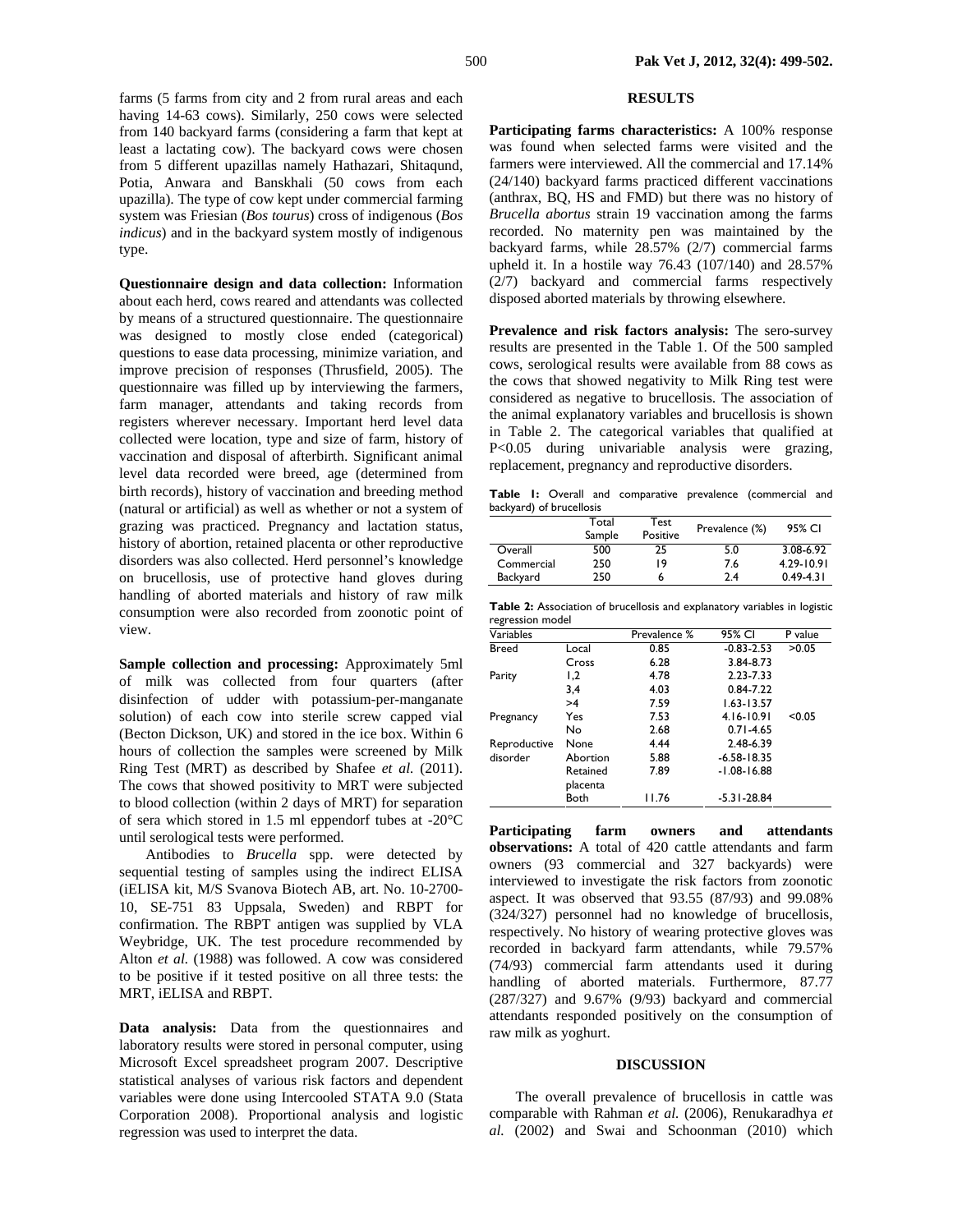reflected a past or present exposure to *Brucella* organisms because vaccination against brucellosis has never been practiced in Bangladesh. However, Amin *et al.* (2004), Shafee *et al.* (2011) and Tesfaye *et al.* (2011) found lower prevalence rate than the present study. On the other hand, Abbas and Aldeewan (2009) and Ahmed *et al.* (2010) reported higher rate of prevalence. The apparent geographical variation in the seroprevalence might reflect differences in the levels of natural immunity. In addition, sensitivities and specificities of the diagnostic methods used among researchers might also influence the outcome.

The prevalence rate of commercial dairy cow was almost correlated with the observation of Munir *et al.* (2011), who recorded 6.5% by RBPT. However, Amin *et al.* (2005) reported lower prevalence rate in commercial dairy cow. On the other hand, prevalence rate of backyard cows was in consistent with the findings of Berhe *et al.* (2007) and Omer *et al.* (2000a). Nevertheless, Makita *et al.* (2011) found higher prevalence in backyard cows than the present study. Variation in management and husbandry practices employed and disease resistance among the breeds maintained in the systems might be accountable for difference in prevalence rate.

The study also revealed that the prevalence was higher in cross bred cow than local or indigenous cows which were approved by Omer *et al.* (2000b). The higher prevalence in cross breds might be due to malnutrition, poor husbandry practices and tropical environmental stress.

In addition, prevalence in pregnant cows was near to the finding of Amin *et al.* (2005), whereas Nahar and Ahmed (2009) set up higher rate of prevalence than the present study. Moreover, prevalence in non-pregnant cows was comparable with the findings of Nahar and Ahmed (2009). Infected reproductive tract of cows could act as a potential reservoir for the organisms to propagate and become active during pregnancy which might be the cause behind higher prevalence rate in pregnant cows.

Mutiparous cows showed increased prevalence to brucellosis which was supported by Matope *et al.* (2011) although the result was not statistically significant. Moreover, history of abortion or retained placenta was found as risk factors associated with brucellosis which was endorsed by Berhe et al. (2007).

The questionnaire survey of 420 cattle attendants and owners in the farms showed that large number of them have no knowledge of brucellosis. This might be due to poor training facilities among the farmers and farm attendants. Furthermore, percentage of commercial farm attendants in practicing protective gloves was higher than the findings of Tesfaye *et al.* (2011). Presence of high association between brucellosis and abortion as well as retained placenta was indicative of risk to cattle attendants and professionals working in the area without precautions and protective clothes (Radostits *et al.,* 2000).

Additionally, 9.67 and 87.77% commercial and backyard personnel responded positively to the consumption of raw milk as yoghurt respectively which integrated the finding of Sabah *et al.* (2008). The possibility of infection occurring by drinking milk necessitates the pasteurization or boiling of milk.

**Conclusion:** Bovine brucellosis was prevalent and widely distributed at Chittagong. Commercial farms were at higher risk of brucellosis. The allied risk factors for the occurrence of brucellosis in the study area were overlooked. This research will address the problem of brucellosis to all the farms in Bangladesh, and in Chittagong, in particular. Further studies are needed to identify species and biovars, understand the dynamics of transmission cycles and to identify alternative management practices to replace those that are risk factors for animal and human infections.

**Acknowledgement:** Sincere admiration to Danish International Development Agency and Poultry Research and Training Center (PRTC), CVASU for providing the research grant (Grant No. PRTC/MS Research Grant 2010-2011/01). Special appreciation to the staff of Microbiology lab (CVASU) and Medicine lab (BAU) for their help in different field and lab works and finally special thanks to dairy farmers of Chittagong for their help in doing the research on their cows.

#### **REFERENCES**

- Abbas BA and AB Aldeewan, 2009. Occurrence and epidemiology of *Brucella* spp. in raw milk samples at Basrah province, Iraq. Bulg J Vet Med, 12: 136-142.
- Abubakar M, M Mansoor and MJ Arshed, 2012. Bovine brucellosis: old and new concepts with Pakistan perspective. Pak Vet J, 32: 147- 155.
- Ahmed MO, SE Elmeshri, AR Abuzweda, M Blauo, YM Abouzeed, A Ibrahim, H Salem, F Alzwam, S Abid, A Elfahem and A Elrais, 2010. Seroprevalence of brucellosis in animals and human populations in the Western Mountains region in Libya. Euro Surveill, 15: 1-3.
- Alton GG, LM Jones, RD Angus and JM Verger, 1988. Technique for the Brucellosis Laboratory. Versailles Cedex, France: IRNA Publication, pp: 63-64.
- Amin KMR, MB Rahman, SML Kabir, SK Sarkar and MSI Akand, 2004. Serological epidemiology of brucellosis in cattle of mymensingh district of Bangladesh. J Anim Vet Adv, 3: 773-775.
- Amin MRK, MB Rahman, MS Rahman, JC Han, JH Park and JS Chae, 2005. Prevalence of *Brucella* antibodies in sera of cows in Bangladesh. J Vet Sci, 6: 223-226.
- Berhe G, K Belihu and Y Asfaw, 2007. Seroepidemiological investigation of bovine brucellosis in the extensive cattle production system of Tigray Region of Ethiopia. Int J Appl Res Vet Med, 5: 65-71.
- Maadi H, M Moharamnejad and M Haghi, 2011. Prevalence of brucellosis in cattle in Urmia, Iran. Pak Vet J, 31: 81-82.
- Makita K, EM Fevre, C Waiswa, MC Eisler, M Thrusfield and SC Welburn, 2011. Herd prevalence of bovine brucellosis and analysis of risk factors in cattle in urban and peri-urban areas of the Kampala economic zone, Uganda. BMC Vet Res, 7: 60.
- Matope G, E Bhebhe, JB Muma, A Lund and E Skjerve, 2011. Risk factors for *Brucella* spp. infection in smallholder household herds. Epidemiol Infect, 139: 157-164.
- Munir R, M Afzal, M Hussain, SMS Naqvi and A Khanum, 2010. Outer membrane proteins of *B. abortus* vaccinal and field strains and their immune response in buffaloes. Pak Vet J, 30: 110-114.
- Munir R, U Farooq, Z Fatima, M Afzal, Z Anwar and M Jahangir, 2011. Sero-prevalence of brucellosis in bovines at farms under different management conditions. Br J Dairy Sci, 2: 35-39.
- Nahar A and MU Ahmed, 2009. Sero-prevalence study of brucellosis in cattle and contact human in Mymensingh district. Bangl J Vet Med, 7: 269-274.
- Omer MK, E Skjerve, G Holstad, Z Woldehiwet and AP Macmillan, 2000a. Prevalence of antibodies to *Brucella* spp. in cattle, sheep, goats, horses and camels in the state of Entrea; influence of husbandry systems. Epidemiol Infect, 125: 447-453.
- Omer MK, E Skjerve, Z Woldehiwet and G Holstad, 2000b. Risk factors for *Brucella* spp. infection in dairy cattle farms in Asmara, State of Eritrea. Prev Vet Med, 46: 257-265.
- Radostits OM, CC Gay, DC Blood and K Hinchcliff, 2000. Diseases caused by Brucella. In: Veterinary Medicine, A textbook of diseases of cattle, sheep, pigs, goats and horses: 9<sup>th</sup> Ed, WB Saunders, New York, USA, pp: 867-891.